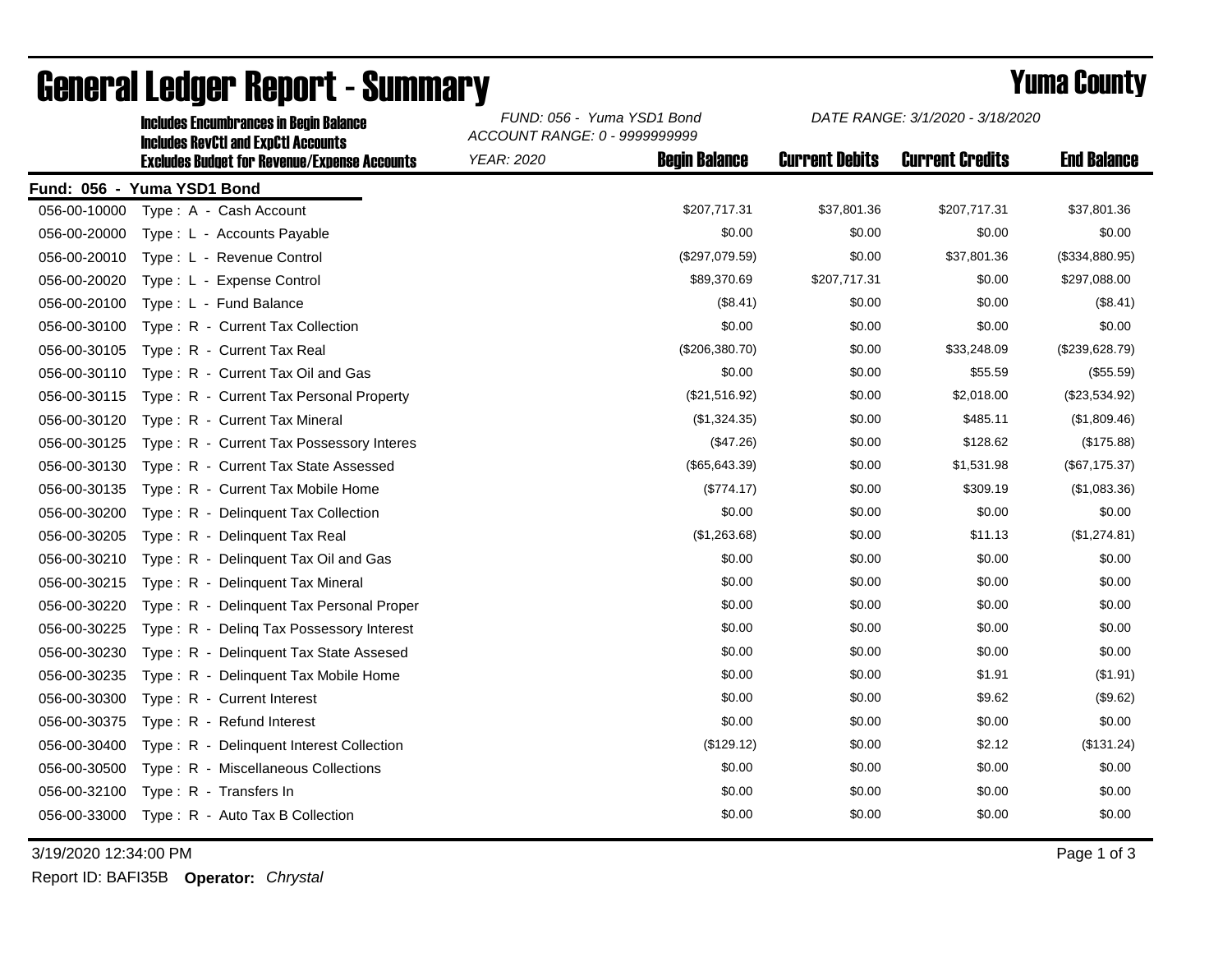|                            | <b>Includes Encumbrances in Begin Balance</b><br><b>Includes RevCtI and ExpCtI Accounts</b> |                                                     | FUND: 056 - Yuma YSD1 Bond<br>ACCOUNT RANGE: 0 - 9999999999 |                             | DATE RANGE: 3/1/2020 - 3/18/2020 |                       |                                  |                    |
|----------------------------|---------------------------------------------------------------------------------------------|-----------------------------------------------------|-------------------------------------------------------------|-----------------------------|----------------------------------|-----------------------|----------------------------------|--------------------|
|                            |                                                                                             | <b>Excludes Budget for Revenue/Expense Accounts</b> | YEAR: 2020                                                  |                             | <b>Begin Balance</b>             | <b>Current Debits</b> | <b>Current Credits</b>           | <b>End Balance</b> |
| Fund: 056 - Yuma YSD1 Bond |                                                                                             |                                                     |                                                             |                             |                                  |                       |                                  |                    |
| 056-00-33100               |                                                                                             | Type: $R -$ Auto Tax A & F Collection               |                                                             |                             | \$0.00                           | \$0.00                | \$0.00                           | \$0.00             |
| 056-00-49401               |                                                                                             | Type: X - Transfer Out                              |                                                             |                             | \$0.00                           | \$0.00                | \$0.00                           | \$0.00             |
| 056-00-49500               |                                                                                             | Type: X - Checks Written / ACH Transfer             |                                                             |                             | \$89,370.69                      | \$207.717.31          | \$0.00                           | \$297,088.00       |
|                            |                                                                                             |                                                     | Fund: 056 - Yuma YSD1 Bond                                  | Totals :                    | (\$207,708.90)                   | \$453,235.98          | \$283.320.03                     | (\$37,792.95)      |
|                            |                                                                                             | <b>Total Fund Revenues:</b>                         | \$37,801,36                                                 | <b>Total Fund Expenses:</b> |                                  | \$207.717.31          | <b>Net Revenue Over Expense:</b> | $($ \$169,915.95)  |

## General Ledger Report - Summary **Example 2018** Yuma County